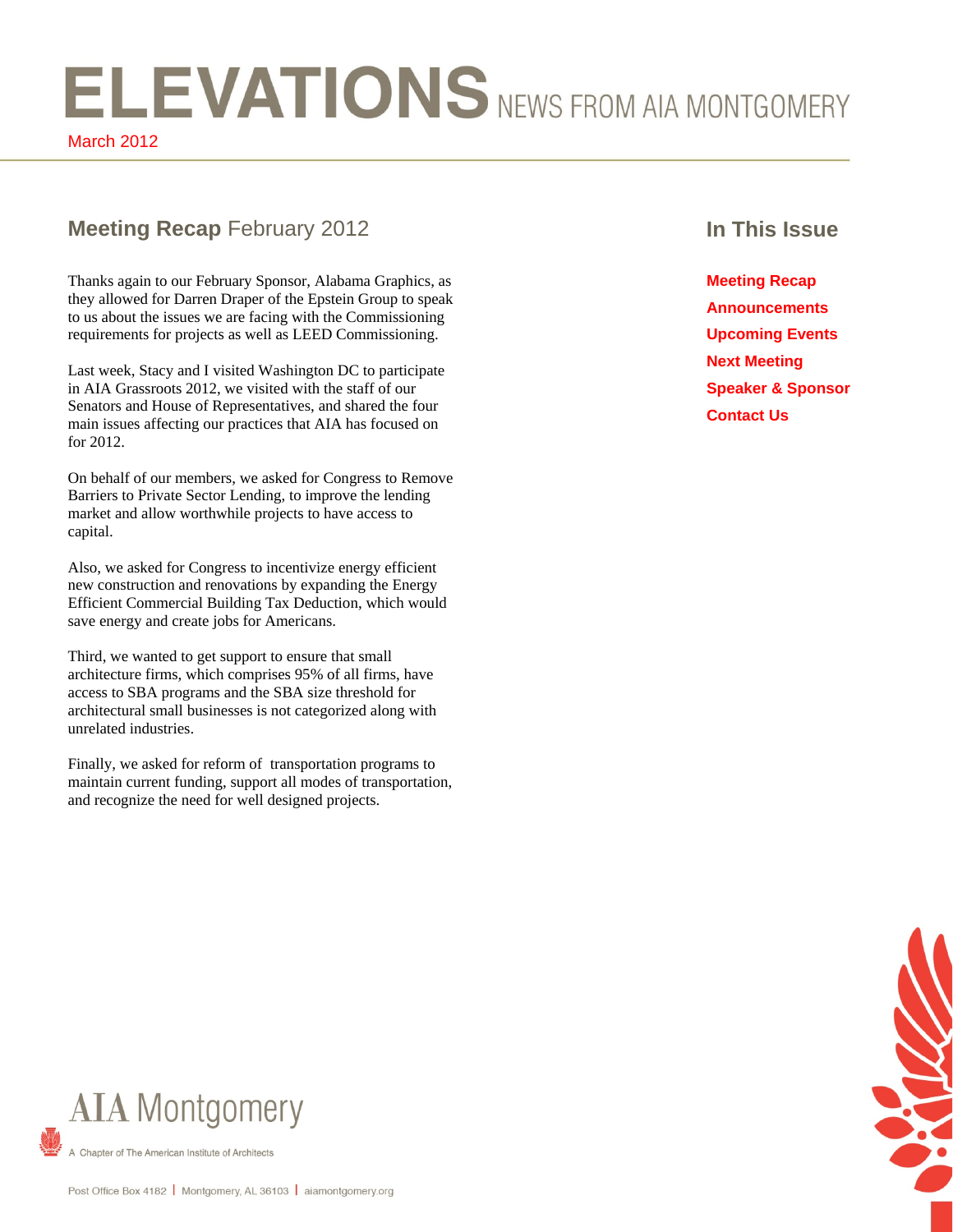### **Announcements**



### **ENERGY STAR Challenge: Architects** RACE to DC @ **Community**

ENERGY STAR Challenge for Architects: Race to DC EPA invites all architects to team up, lace up their sneakers, and jump into the Race to DC! [<http://www.energystar.gov/index.cfm?c=new\\_bldg\\_des](http://www.energystar.gov/index.cfm?c=new_bldg_design.architects_challenge) [ign.architects\\_challenge>](http://www.energystar.gov/index.cfm?c=new_bldg_design.architects_challenge)

Help your region win the Race by submitting the most design projects that achieve ENERGY STAR. The winning region, projects, and A/E firms will be showcased at the AIA Convention in Washington, DC, May 17 -19, 2012.

The following images are from Grassroots 2012 Washington, D.C.





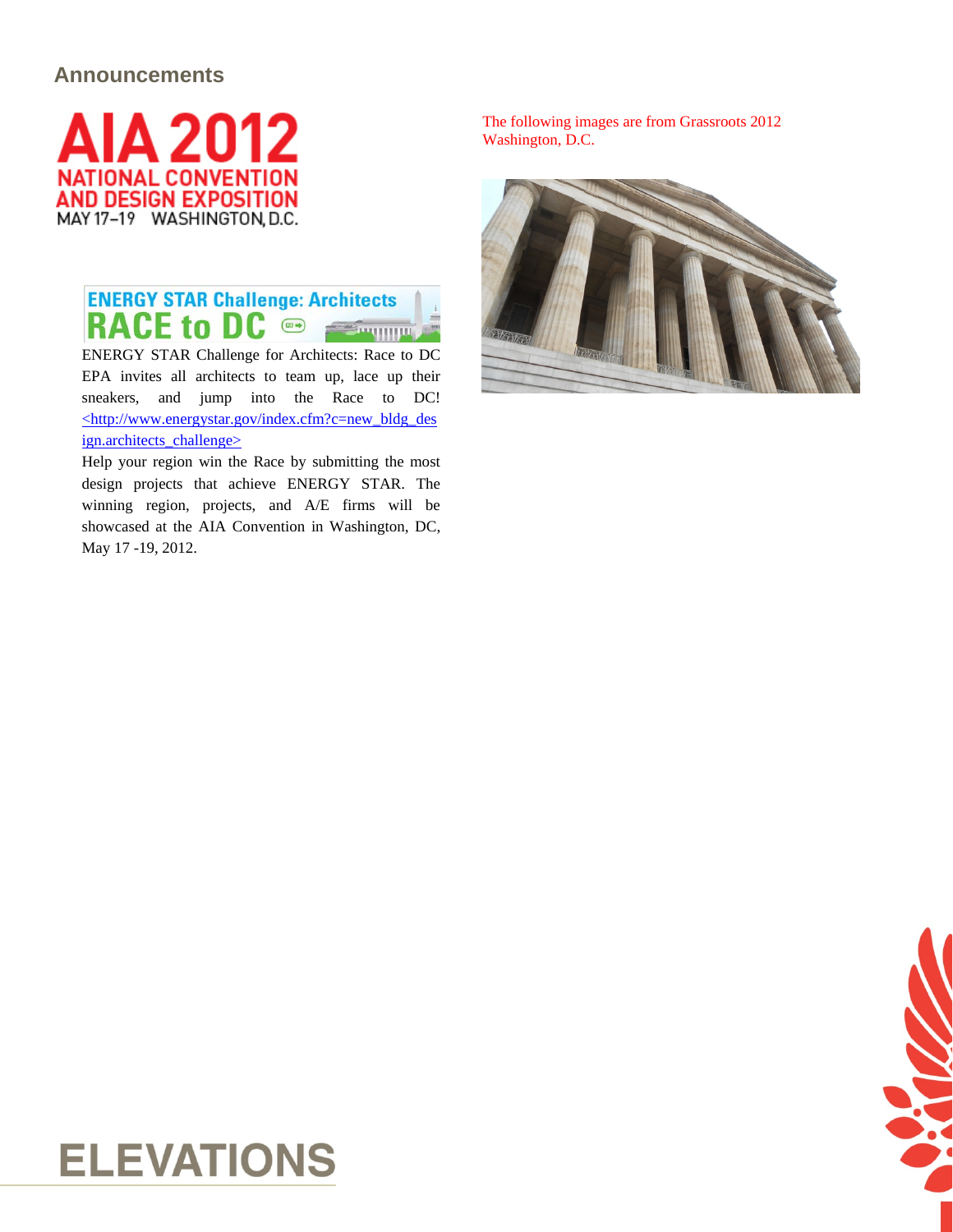### **Next Meeting** March 21, 2011

### Join us for the **Montgomery Chapter AIA Luncheon**

The luncheon this month will be held at **The Montgomery Country Club**, downstairs in the Montgomery Room. Lunch will be served at 11:45PM.

### **Speaker & Sponsor**

The **March** meeting is being sponsored by **TTL Incorporated** of Montgomery.

**TTL** provides geotechnical services to a variety of clients including private owners, architects, engineers, contractors and municipalities. Their level of services includes subsurface investigations, geotechnical reports, foundation/pavement recommendations, site earthwork construction monitoring and materials testing, quality control services and quality assurance services, including IBC Special Inspections. CTL has been a faithful supporter of the Chapter's luncheons for many years and we appreciate their continued involvement.

For more information about **TTL Inc.**, call them at 334.244.0766, or visit their at www.ttlinc.com

#### **Speaker**

Our speaker this month will be **Cindy McKim** of Alabama Board of Architects.

The topic of discussion is "Embracing Change".

This presentation will highlight the new continuing education requirements, important changes, and effective dates as well as provide some time for questions and answers.



$$
\mathcal{L}(\mathbf{X})
$$

### **ELEVATIONS**